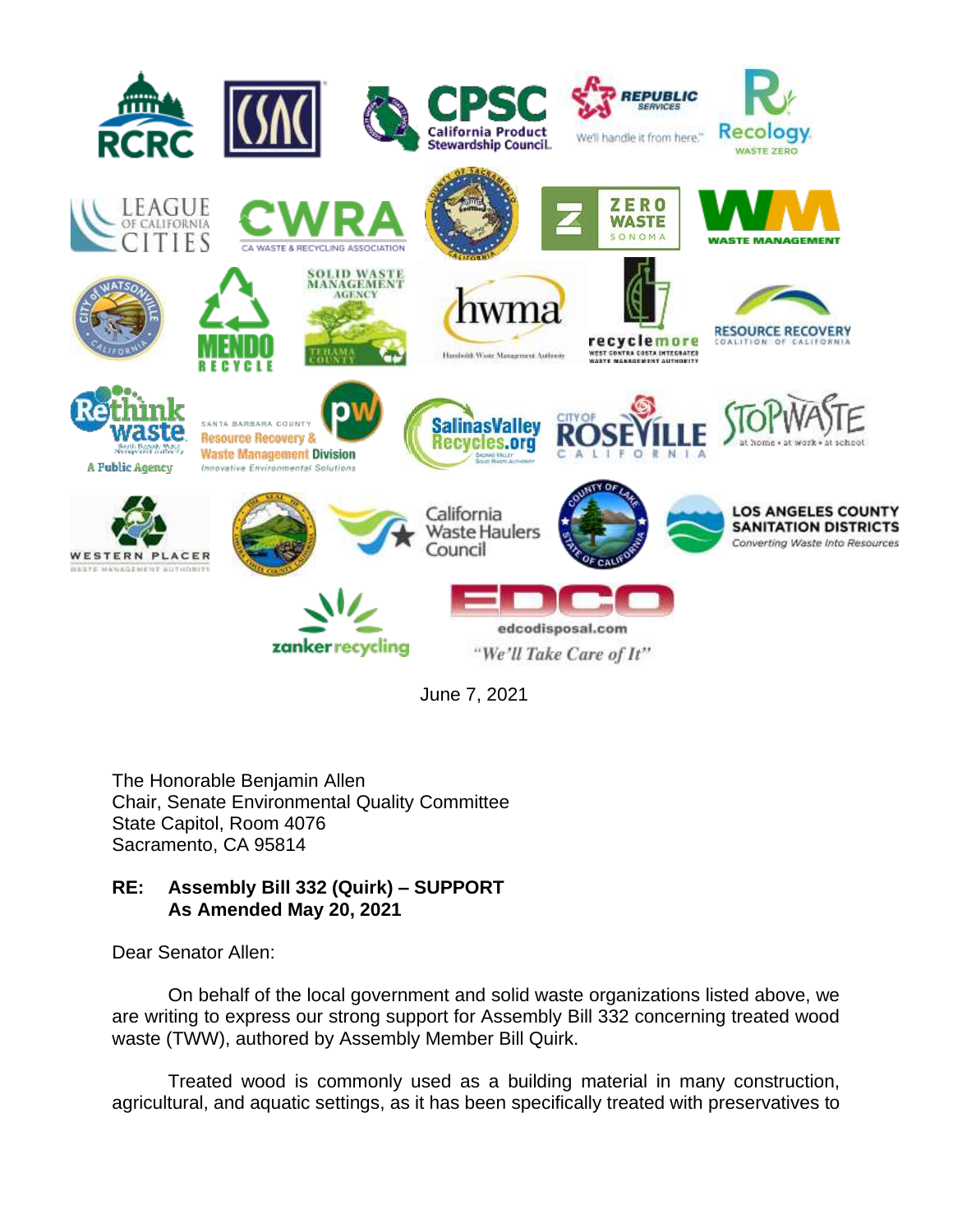The Honorable Benjamin Allen Assembly Bill 332 June 7, 2021 Page 2

resist decay related to moisture, pests, and exposure to the environment. Because TWW contains hazardous chemicals, it must be carefully managed and disposed. Until January 1, 2021, TWW could be disposed of in either a Class I hazardous waste landfill or in a composite-lined portion of a solid waste landfill and did not have to be transported by a registered hazardous waste hauler.

On September 29, 2020, Governor Newsom vetoed Senate Bill 68 (Galgiani), which sought to repeal the sunset date allowing the alternative management of TWW. This left residential and commercial customers with no practical disposal options because of the significantly greater costs and complexities of managing and transporting these materials as hazardous wastes to a Class I hazardous waste disposal facility.

Over the last several months, the Department of Toxic Substances Control has worked diligently to develop a temporary, short-term fix by issuing variances to generators, transporters, handlers, and disposal facilities for the management and disposal of TWW. This variance system was not intended to be a permanent solution, but instead facilitates the proper management and disposal of TWW while the Legislature crafts a long-term approach.

AB 332 facilitates the safe and proper handling and disposal of TWW by codifying the Alternative Management Standards found in 22 CCR 67386.1 et seq. that sunset on January 1, 2021. Those standards significantly eased the burdens associated with proper transportation, management, and disposal of TWW.

We support AB 332 because it establishes a clear and reasonable path for the proper management and disposal of TWW while protecting the environment. Management and disposal of TWW as a hazardous waste is unreasonable because of the extremely limited transportation and disposal opportunities, the massive cost increases that accompany such special treatment, and the volumes involved. Without the alternative management options for TWW that AB 332 establishes, we are particularly concerned that costs for management and disposal of TWW will remain at unsustainable levels and we will continue to experience the increase in illegal dumping and burning, which has led to even greater costs on state and local governments to clean up that waste.

For these reasons, RCRC respectfully requests your 'Aye' vote when this measure is heard before your Committee.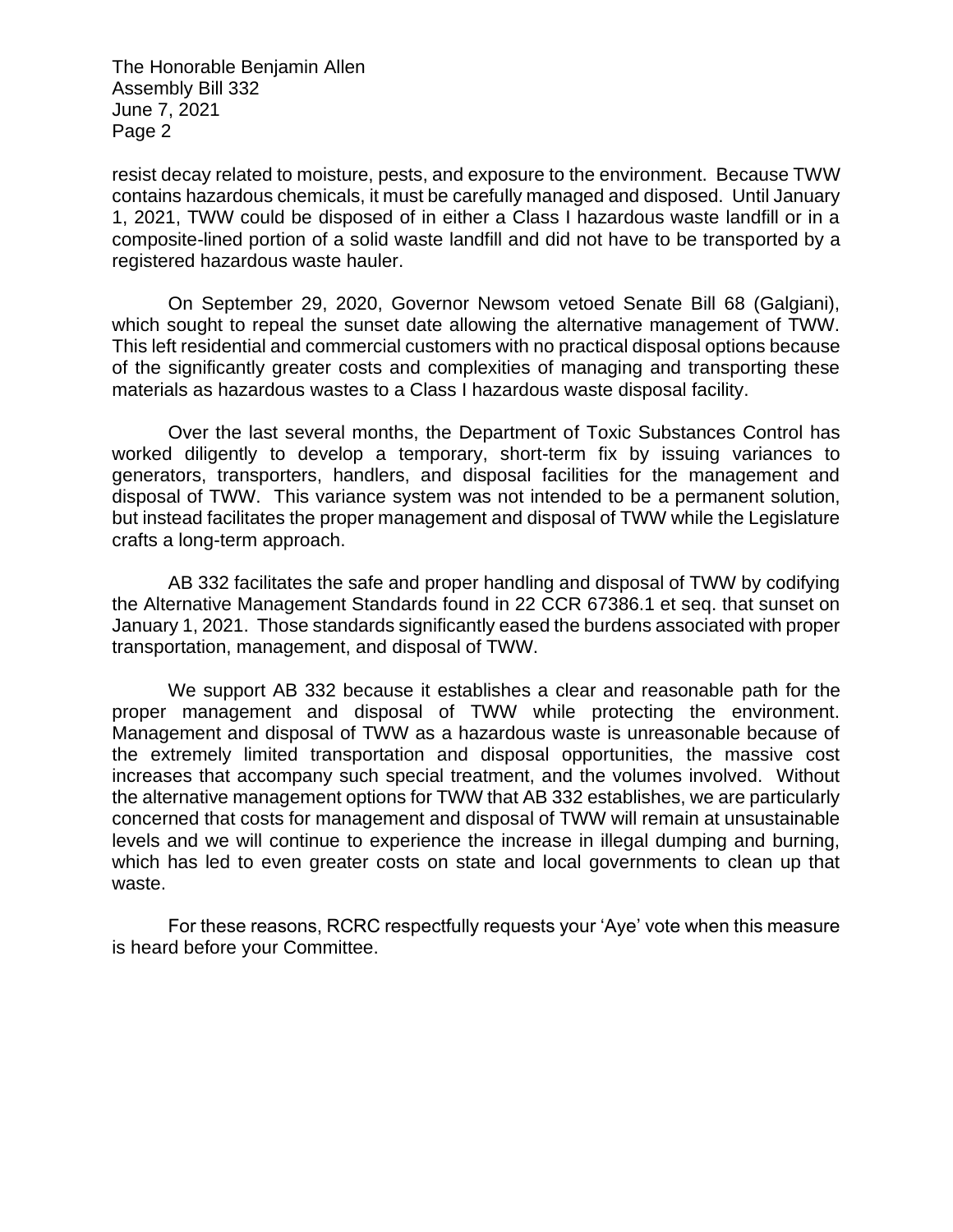The Honorable Benjamin Allen Assembly Bill 332 June 7, 2021 Page 3

ennedy

JOHN KENNEDY Legislative Advocate RCRC

CATHERINE FREEMAN Legislative Representative **CSAC** 

DOUG KOBOLD Executive Director CPSC

Chuck Helget, Director Government Affairs **Republic Services** 

CHRISTINE WOLFE Public Policy Manager Recology

Sincerely,

Jerek 1 Jolfie

DEREK DOLFIE Legislative Representative League of California Cities

DAVID E. FAHRION CEO CWRA

Natasha MDane

NATASHA DRANE Governmental Relations & Legislative **Officer** Sacramento County

LESLIE LUKACS Executive Director Zero Waste Sonoma

Aljundro Auguan

ALEX OSEGUERA Director of Government Affairs Waste Management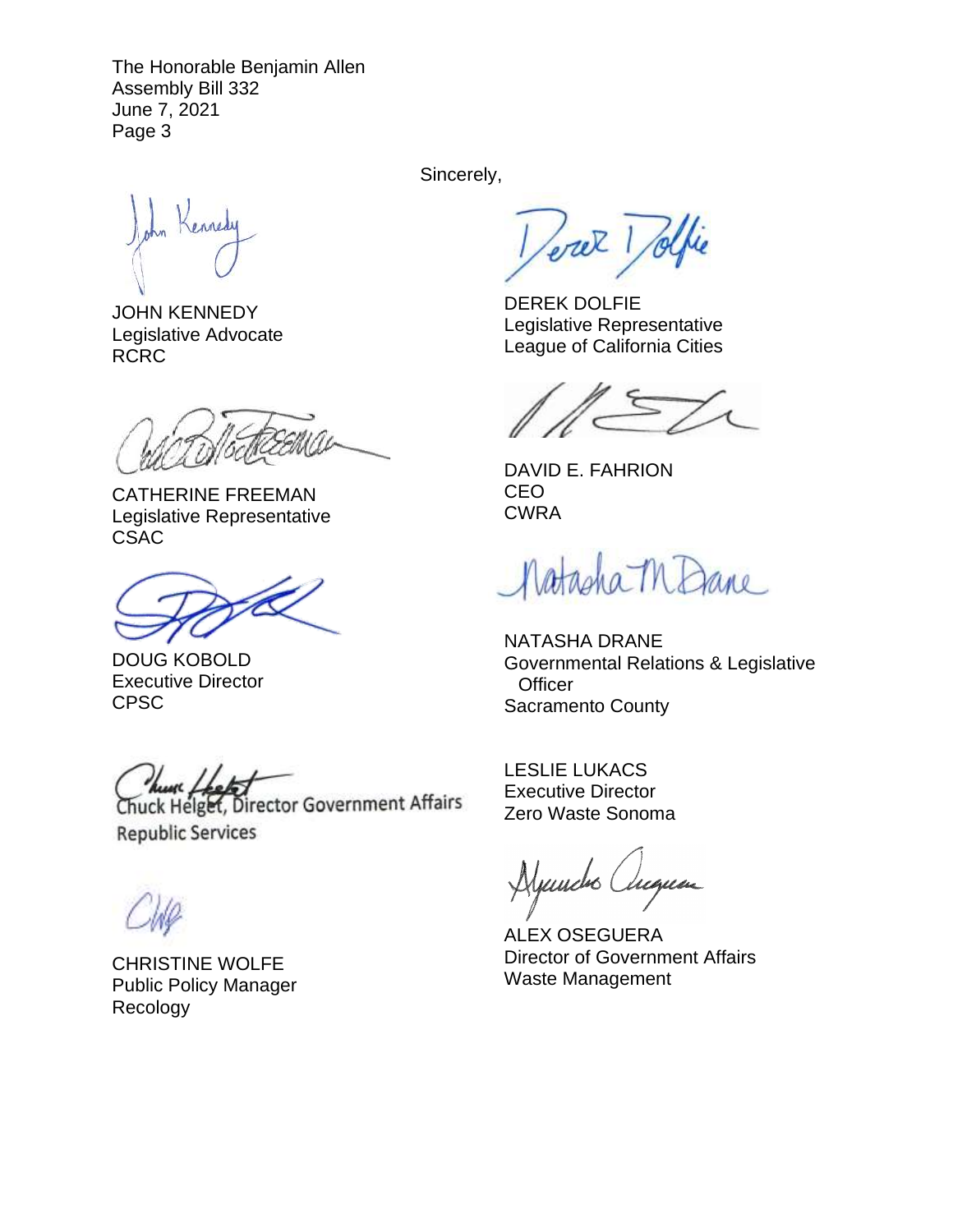The Honorable Benjamin Allen Assembly Bill 332 June 7, 2021 Page 4

MICHAEL RIVERA Solid Waste Division Manager City of Watsonville

JENNIFER LOMBARI General Manager Mendo Recycle

Rachl Ren-Doulan

RACHEL ROSS-DONALDSON Agency Manager Tehama County Solid Waste Management Agency

JILL DUFFY Executive Director HWMA

PETER HOLTZCLAW Executive Director RecycleMore

Laura  $\Big\}$  &

LAURA FERRANTE Government Affairs Advocate Resource Recovery Coalition of **California** 

JOE LA MARIANA Executive Director **RethinkWaste** 

LESLIE ROBINSON Program Manager Santa Barbara County Resource Recovery & Waste Management Division

KlanelMeth

PATRICK MATHEWS General Manager/CAO Salinas Valley Solid Waste Authority

KRISTA BERNASCONI Mayor City of Roseville